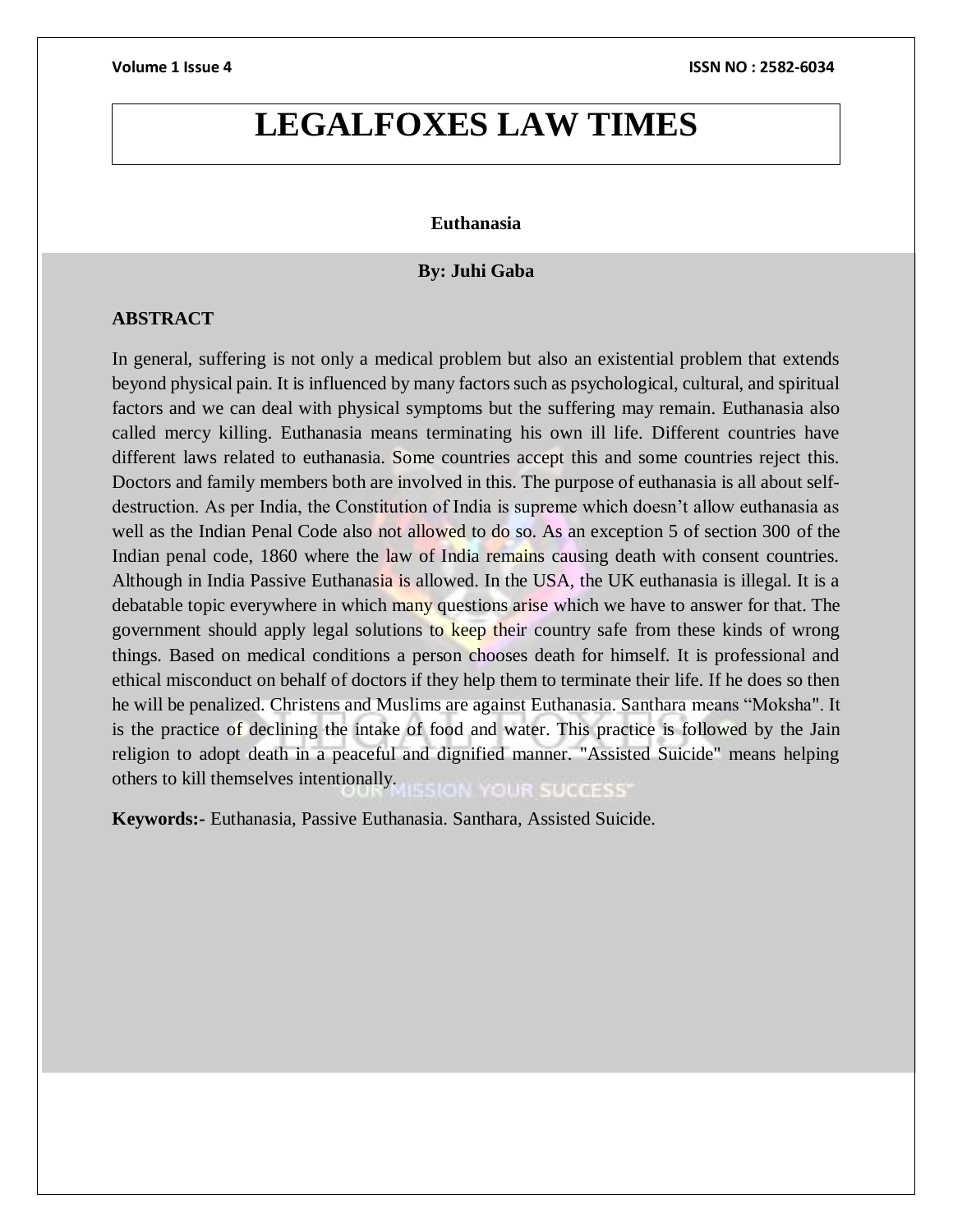# **Introduction**

As we all know this is a debatable issue where many people agree for this and some disagree. But sometimes it is good because people don't want to survive with pain. As god writes everyone's life that nobody knows when a human will die from their life. It's a person's discretion about their moral rights or moral wrongs. How many countries allow this? So 9 countries allow this legally and few countries are the Netherlands, Belgium, Colombia, etc. If euthanasia is allowed then there may be many cases to do something for the country like it's their discretion for life whether they want to live with dignity or not. All these kinds of examples are relatable to be in favor of it but some against points like it will increase the capacity of everyone to do who wants to do this, no strict action against them taken by the government. It is professional and moral misconduct. Euthanasia or we call mercy killing. It means a person ends up his life. Till any person dies before that he is capable enough to live his life as enjoyable. But sometimes he ends up his life by unnatural means because his desirous not getting fulfilled. As choosing death for himself based on the medical conditions of the person and death by someone else.

# **Historical Background**

This method of killing is not something new or not known to our society. In some countries it is permissible. As in many Bibles like Rig-Veda where self-destruction is included. Few religions are against euthanasia like As we talk about Muslims who are against it. As they think that Allah has given us birth and Allah will decide how long we have to live in this life. Some persons thought that they are useless in this life but they can't get involved in any unfair things which are related to them. Now we talk about another religion that most of thechristians is against this mercy killing. They thought that God has given us this life and how we can destroy it without living it. As they agree birth and death are a part of this life which has been created by God, we have to take care of this. As in Jain, there is a santhara (fasting). N YOUR SUCCESS'

# **Meaning**

It derived from the Greek word "EU" and "Thanatos" which means easy death. Euthanasia can also be called mercy killing. Its ends a person's life at the request by himself or someone related human being as relative, guardian, etc. it also means when a person putting to any painless death when he is suffering from serious or uncontrollable sufferings or when his life becomes something purposeless as there is any mental or physical handicap.

The putting to death, by painless method, of a terminally-ill or severely debilitated person. –by **Duhaime's Law Dictionary**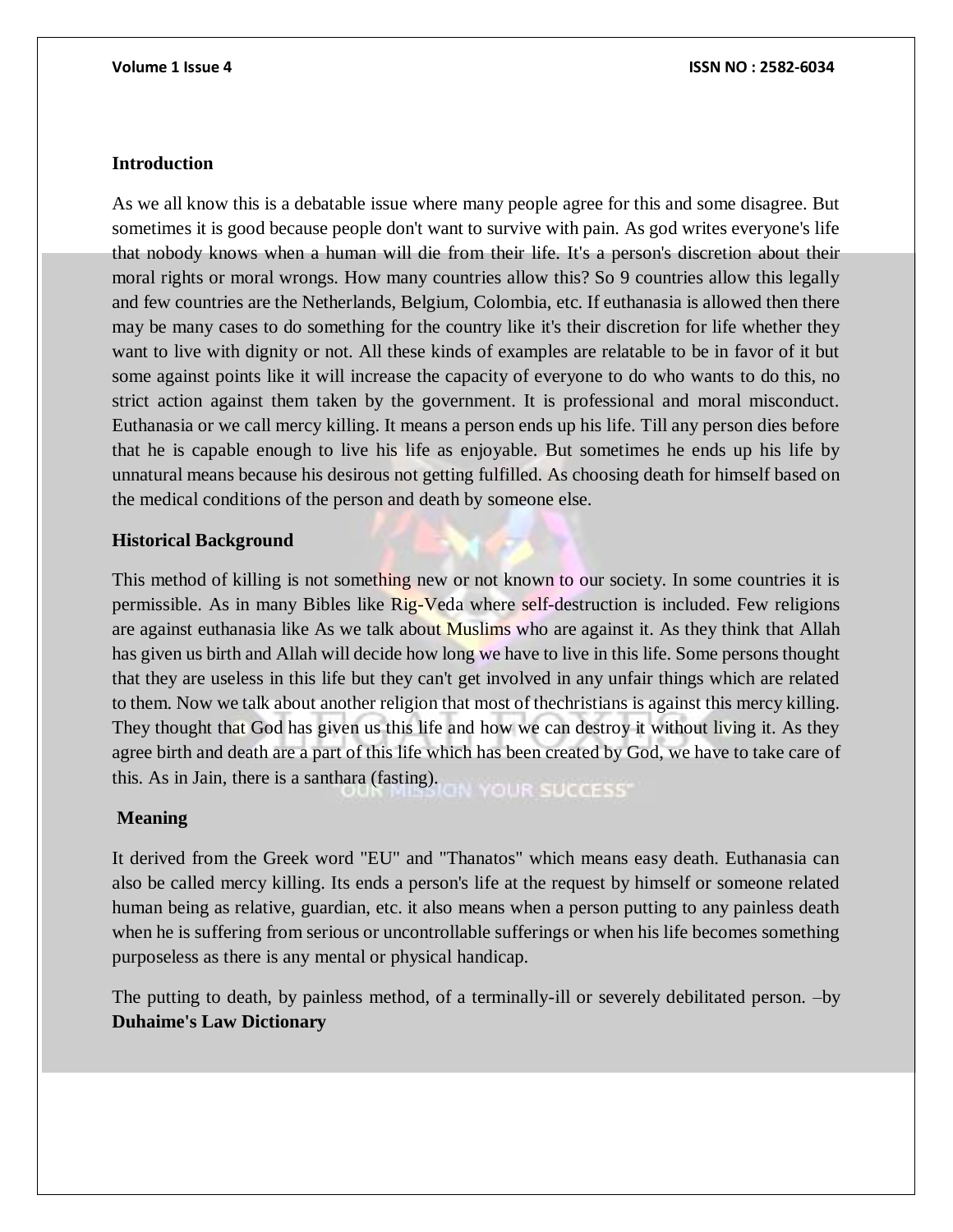An easy or painless death, or the intentional ending of the life of a person suffering from an incurable or painful disease at his or her request. –**The NCI Dictionary of Cancer Terms** –Add it as a footnote.

**Kinds** 

| Active                                                                        | Passive                                         |
|-------------------------------------------------------------------------------|-------------------------------------------------|
| Also known as positive euthanasia.                                            | Also known as negative euthanasia.              |
| Cause the patient's death either through It means someone withdrawing medical |                                                 |
| injection or by overdose or sleeping pills.                                   | treatment. (The doctor are not actively killing |
|                                                                               | them but they are simply not saving them)       |
| To ends patient life something is done                                        | Not act done to ends one's life.                |

# **Euthanasia and Minor**

Minors are not allowed to do this themselves at the age of 12, the guardian or family members' consent is mandatory till the age of 16. After the age of 18, they have a right to euthanasia without any parental involvement or consent. (Add footnotes- source from which this statement is derived)

# **Legal provisions**

As in India, the law remains the same where causing death with his consent continues to be governed by exception 5 of section 300 of the Indian Penal Code,1860 which states that the person is above the age of eighteen years who suffers death or take the risk of death with his consent where culpable homicide is not murder when the person whose death is caused. But the doctor should be punishable under section 304 of the IPC says that culpable homicide not amounting to murder.

(Mention which Law Commission report) The Law commission point of view related to general exception considers under the Indian Penal Code, 1860. A doctor acting in a desire of a patient who is suffering from a terminal illness or in a Persistent Vegetative State or coma shall not be deemed to be considered as a crime. Section 76 states that "Act is done by a person bound, or by mistake of fact believing himself bound by, law." As per this section medical treatment can be withdrawal by a patient who has its discretion that not to have any treatment. Section 79 says that "Act is done by a person justified or by mistake of fact believing himself justified by law." The doctor can take action for both competent and incompetent patients.

Article 21(of what mention and footnote the same) Right to life- The right to life doesn't include the Right to Die. To terminate his own life would lead to a violation of Article 21. It contains the positive right of an individual to live with dignity until the end of natural death.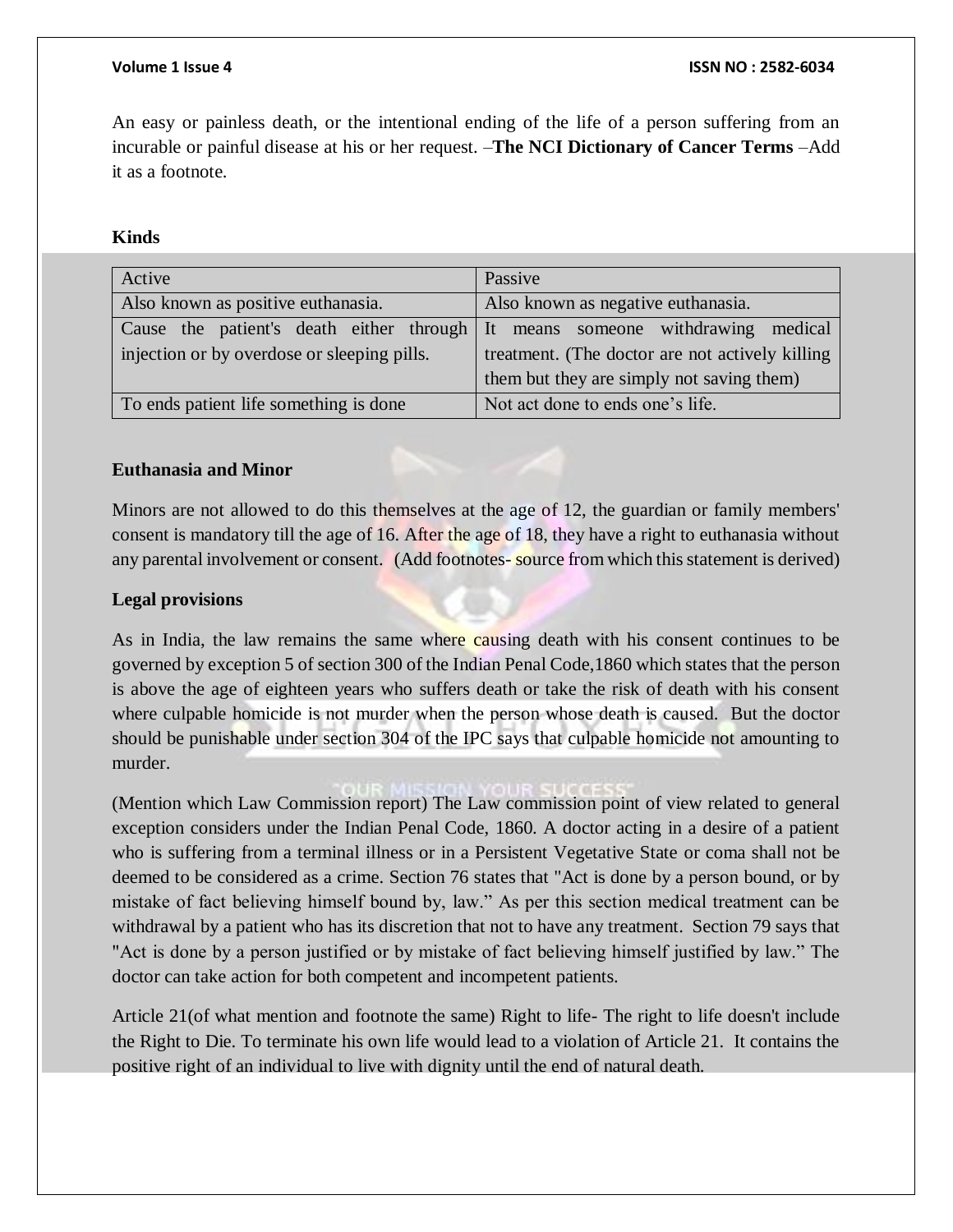The Supreme Court overruled in the case of **Gian Kaur vs the State of Punjab** said that 'Right to life' does not include 'right to die' or 'right to kill' and there is no basis to treat section 309 of IPC invalid.

# **Comparison**

Netherlands and Belgium have already recognized euthanasia in their own country. And in the few more years this euthanasia would be followed by themselves. The state of Oregon (United States of America) has already recognized this but Washington would be the second state who allows this. In China euthanasia not yet recognized by them as after so much research in Chinese hospitals during the past years, they recognized at a large number of such death not found. It found that in India only passive euthanasia is legalized as discontinuing the existing life in the terminally ill matters where the consent is given by close friends or close relatives. <sup>1</sup>In terminate his own life with peacefully is legalized in Mexico. (Rephrase the last sentence, the thought is not clear what the author is contemplating)

In German 1984 an old woman who was suffering from intense bodily pain as she was an acute case of cancer which had to swallow her to pass anything through her mouth and where treatments had reduced her body into unpleasant trouble, requested the doctor to help her die. Where that doctor had a talk with their colleagues, lawyers, and others and gave her cyanide dose and she dies. Thereafter a huge discussion began.(Footnote the same)

In 1984 London court held a person liable for nine months only for attempting to help a very old woman who terminally ill who begged to be assisted in suicide and then that court admitted that he must be guided solely by compassion.

The Supreme Court of New Jersey held that in their country a constitutional right to refuse a patient for life-sustaining treatment is privacy protects.

In the United States, the Supreme Court case Cruzan v. Missouri stated that a person has a constitutionally protected right to refuse unwanted medical treatment.

In Belgium a nine-year child who was suffering from a brain tumor and an eleven-year child who was suffering from cystic fibrosis, this country allows these youngest children to terminate their ill life in this unbearable suffering to choose to die. (Footnote the report which stated the same)

In India also euthanasia debate is increasing day by day. The Indian Society demands the right to die, New Delhi, and the society for the Right to Die with Dignity, where one state came in favor of euthanasia i.e. Bombay. In Maharashtra, a private bill passed which was in favor of Passive Euthanasia. Passive euthanasia means where the injury of a patient is incurable and he can't able

 $\overline{a}$ 

<sup>&</sup>lt;sup>1</sup> (The Times of India Jaipur)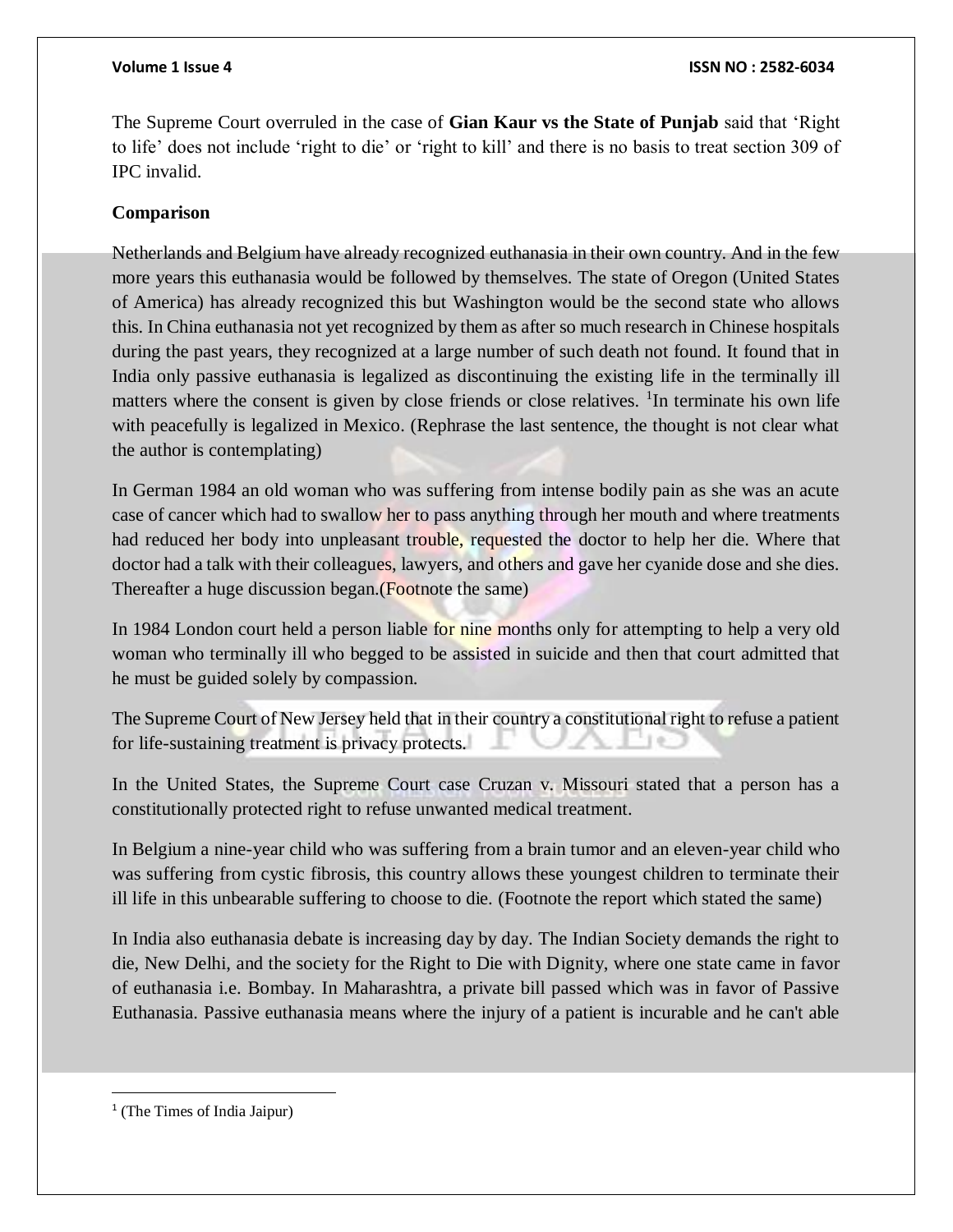to survive without the support of the machine. The law in India where causing death with other countries' consent came under exception 5 of section 300 of the Indian Penal Code,1860.

The Law Commission of India said to the government to recommend that mercy killing should be permitted so a person can terminate his ill life through suffering immense pain.

**Santhara** means "Moksha". It is the practice of declining the intake of food and water. This practice is followed by the Jain religion to adopt death in a peaceful and dignified manner. It is a 300 old custom which was followed until today under the Jain community. In 2006 Rajasthan High court, a Public Interest Litigation was documented to ban the practice of santhara. As it was declared an illegal practice followed by them which are illegal which attract sections 306 and 309 of the Indian Penal Code. This practice is against the law of land through Article 21 which states that 'Right to Life' but not 'Right to Die'. Mostly old age person adopt this method who knows they can't be recovered from their ill life. All the responsibility of a person towards his family was fulfilled. Family members or relatives decide and permit the person to follow the practice of santhara.

| Euthanasia              | Santhara                          |
|-------------------------|-----------------------------------|
| Get rid of the pain     | The spiritual and sacred practice |
| Easily and fast process | Slow process                      |
|                         | Neither suicide nor Euthanasia    |

In the matter of Durgah Committee vs Hussain Ali **(cite the case)**in which could be held that Article 25 freedom of practice and propagation of religion and Article 26 freedom to manage religious affairs are the essential conditions on the part of the religious community. This immunity is not restrictive till the matter of belief but also extended to the matter of religion based on various ceremonies and worship which is a fundamental right of every person. But the court stated that there will be no immunity should be found based on wrong ritual practice.

"**Living will**" also called advance directives, in which a person tells his wishes to have cared and treated for his illness and in which manner not to be cared or treated.

"**Assisted Suicide**" means helping others to kill themselves intentionally. As euthanasia is legalized in Belgium, Canada, Colombia, Netherlands whereas Assisted Suicide is legalized in Switzerland.(Footnote the same as to which reports point out to this fact) Especially in those countries where they both are legalized then they are fully responsible for the death which is between 0.3 to 4.6 percent. (Footnote) In assisted suicide without any aid of human intervention is involved. Euthanasia intervention of human agency is involved in ending his life.

There is an example of assisted suicide that if a patient swallow due to an overdose of medicine given by doctors for death.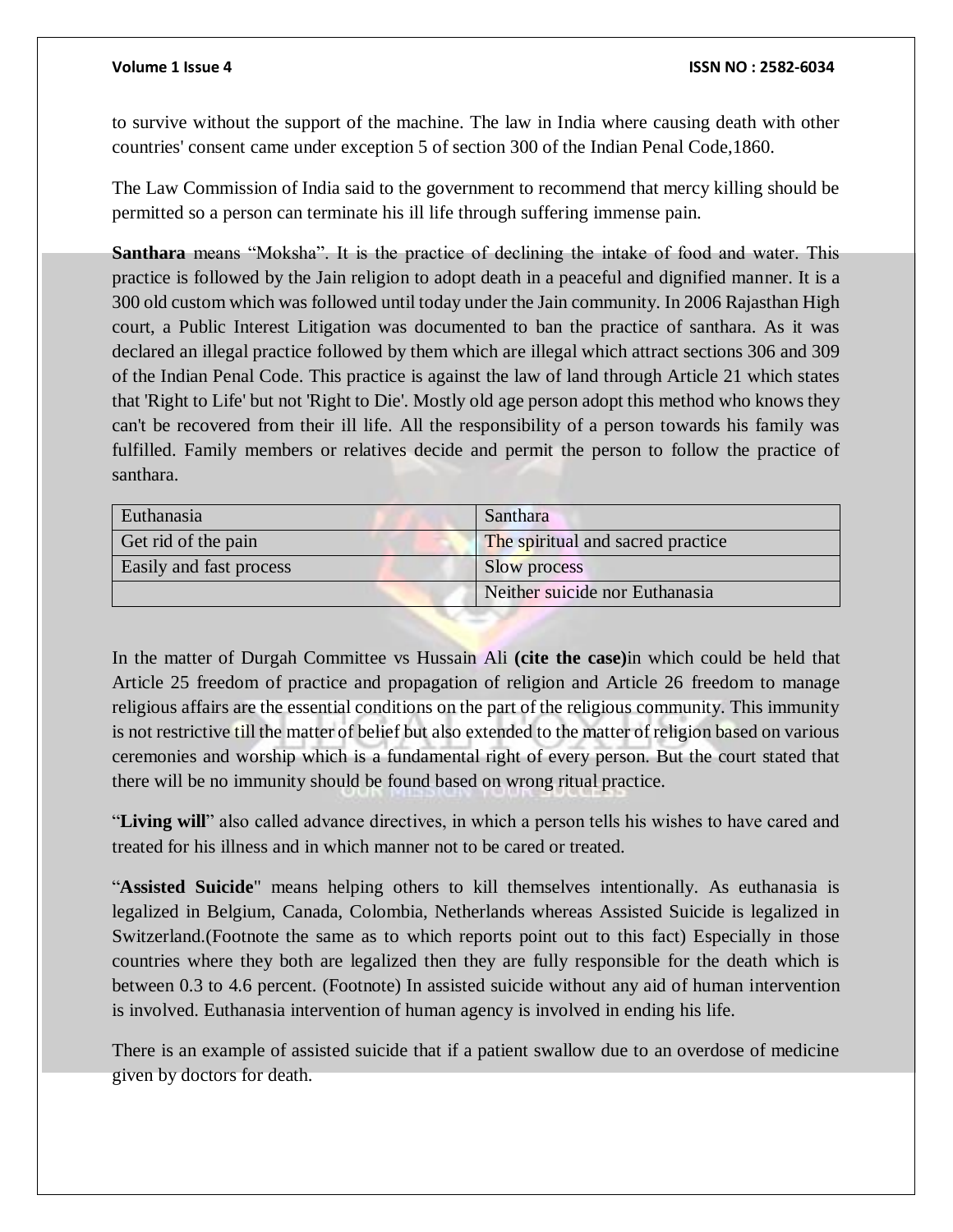### **Volume 1 Issue 4 ISSN NO : 2582-6034**

The law commission's 196 Report and main objectives are suggested by the Law Commission (Footnote)under the- "**Medical Treatment of Terminally Ill Patients (Protection of Patients and Medical Practitioners) Bill, 2016**" is currently pending in the parliament it is related to permitting passive euthanasia. This bill aimed to allow patients to have a decision related to medical treatment on their own. This 196<sup>th</sup> Report stated the fundamental principle that patients have the right to refuse treatment and discretion of the patient is binding upon the doctor. It helps the patients as well as medical practitioners from any kind of liability for refusing any medical treatment. This bill's objective is to assist "for the right of a dignified death". After the Aruna Shanbaug case, this bill was introduced. The highest court stated that passive euthanasia should be allowed.

If the bill gets passed, there is an active part to play by the Medical Council of India. It will have to prepare guidelines for the practitioners to withhold the treatment which will be given to the patients. The NGO played an important role in framing this bill as the PIL filed in the Apex Court were stated that where a patient reached to stage from which he can't be recovered anymore, it is an essential condition that he should have a right to refuse any material to die with dignity. The main thing about this bill is to recover the dignity of the patients.

# **If Euthanasia get legalized**

There must be informed consent of a patient. The consent does not include any undue influence, coercion, etc. the patient should suffering from an incurable injury. When in doctors and patient mind is clear that throughout his life he can survive with the supported machines. The patient is confirmed about his injuries which have no alternative solution to recover that injury and there is no use of living life now.

After seeing all these points then right to die should be given. The patient who adapt this mercy killing, can't be called as a prosecutor. If in India it is legalized then everyone dreams come true.

# **Against Euthanasia**

# "OUR MISSION YOUR SUCCESS"

If active euthanasia is allowed then it may more emphasis on murder and that would like to maintain this through not to die but right to kill which is wrongly stated. There must be professional obligations that prohibit killing in any manner. No one has a right to kill and declining them to recover themselves in the future. A patient who wants to die is not always possible in every matter. Euthanasia is misused by many sometimes. If active euthanasia is allowed then misuse of the power and intolerable risk are more. The cause of more harm than benefit is wrong. (Give references)

**Case**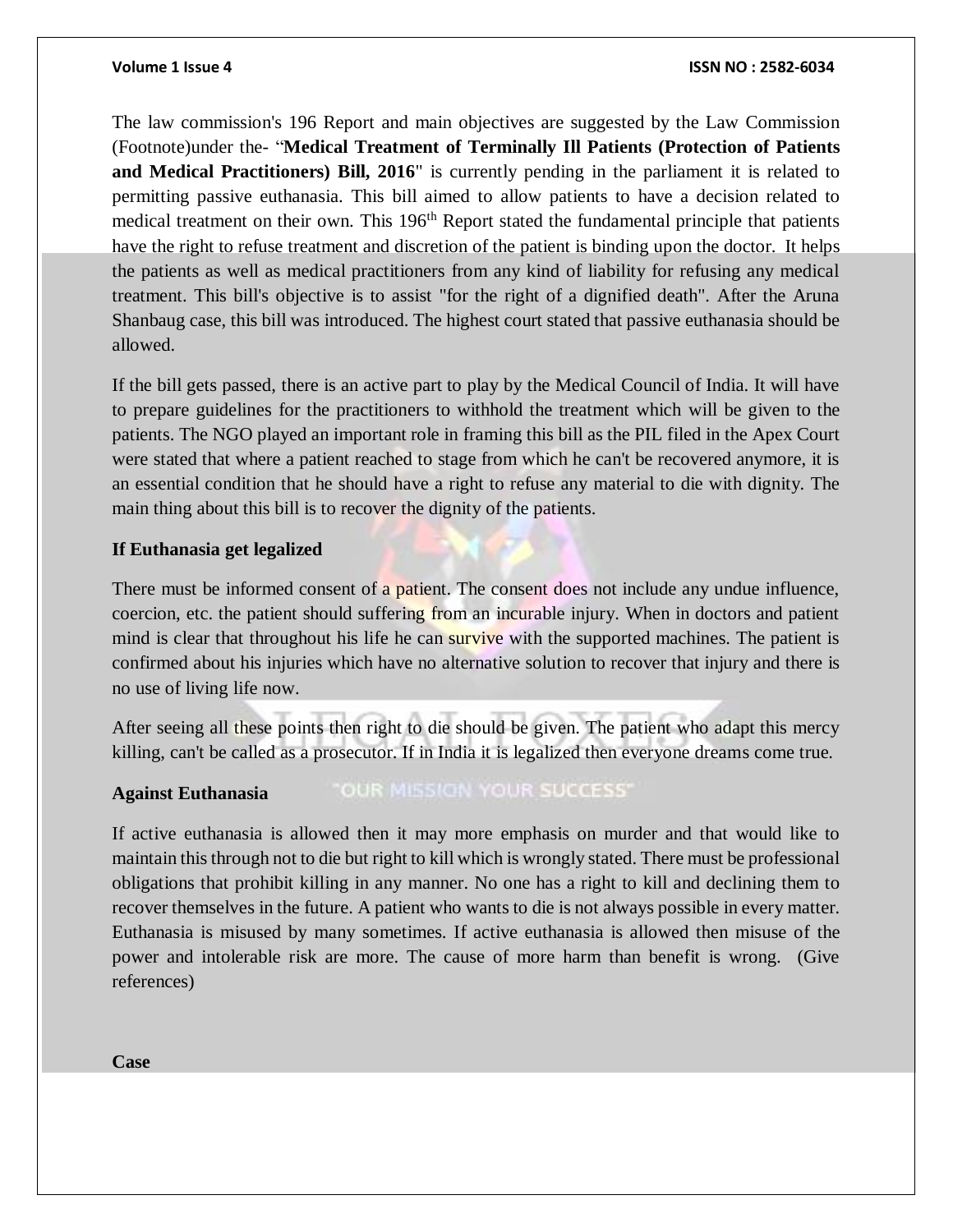### **Volume 1 Issue 4 ISSN NO : 2582-6034**

# **Aruna Ramchandra Shanbaug**<sup>2</sup>

She was a nurse in the KEM Hospital in Mumbai. She was assaulted by a ward boy of the same hospital as she was changing clothes in the basement of the hospital. That ward boy strangulated her with a dog chain around her neck. Due to this she didn't get enough oxygen and she got paralyzed, deaf and in a vegetative state for the next 42 years. Her body function doesn't work properly. As that ward boy gets charged with attempted to murder but not for the rape. He got seven years imprisonment. It was held that there was no need for euthanasia should be given to her. But staff members and other municipal corporations filed a counter-petition for opposing euthanasia for her. On 18 May 2015, she died at the age of 66 due to severe pneumonia. She was on a ventilator for the care.

As to doctrine to informed consent, in which patients have a right to refuse the treatment. In the case of Cruzan's where the US supreme court stated the point that where artificial feeding and hydration to nancy Cruzan who was in PVS state not to be allowed. (cite the case)

# **Conclusion**

Euthanasia used in the wrong way by doctors. (rephrase) that if a patient or his family member wants that a person is suffering from some critical condition and he wants to die so a doctor cannot give any decision in favor of them. Any legal system is allowing any voluntary euthanasia then only it is possible otherwise it is illegal to do so. Article 21 (Protection of his life and personal liberty)- No person shall be deprived of his life or personal liberty except according to the procedure established by law(footnote). It is kept in mind of everyone that the Right to live with human life and dignity only possible if a person has already in a healthy mind and body. "Live life with passion and die with compassion." They have to find some solution other than to adopt euthanasia. Saving their one owns life without harm to their body. Although improving the quality and standard of life. The Government should take strict action against them. There must be the law regarding them if they want some kind of destruction to their life so they can be rehabilitated and get any treatment. As people who want to do kill by themselves so they use various ways to do so like using drugs. So this is wrong because they must think about their family and this is morally wrong.

- $\triangleright$  In the legal perspective or any other manner Quality of life should be maintained.
- $\triangleright$  Patients have the right to refuse medical treatment.
- $\triangleright$  The medicine should not use for supporting life to reduce the pain for time being without providing permanent relief to the patient.
- $\triangleright$  A living will be legalized as an advance directive.

 $2(2011)$  4 SCC 454

 $\overline{a}$